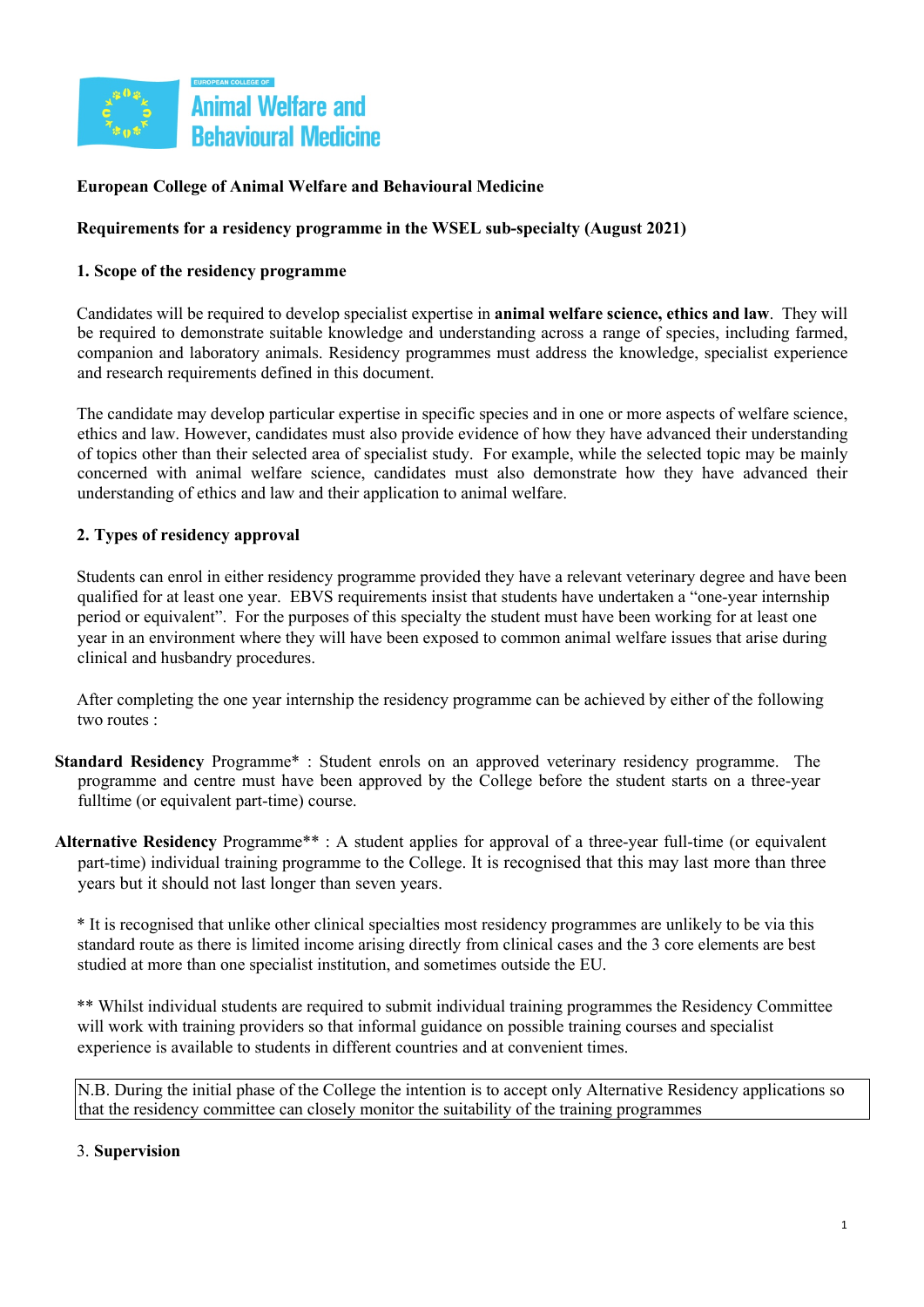All residency programmes must be supervised and overseen by an existing Diplomate of the European College of Animal Welfare and Behavioural Medicine (WSEL). Other suitably qualified professionals may be involved in specific aspects of training (e.g. research skills or welfare legislation). The Curriculum Vitae of these other professionals may be required to support applications from either the host institution for a standard programme or from the individual student in the case of the alternative residency route.

EBVS recommends that residents should have a period of at least 18 months under direct supervision, which for many disciplines requires the resident to be working alongside the supervisor in the same facilities. The ECAWBM (WSEL) residency programme must provide an equivalent level of supervision whilst ensuring that the resident develops suitably diverse expertise in animal welfare science, ethics and law in a variety of species. It is recognised that this is likely to be difficult to achieve whilst based solely at one institution.

Each residency programme (standard or alternative) must, therefore, explain how the resident receives significant supervision during the proposed experience wherever it is based. In particular, suitable case discussions are essential to demonstrate a progression in knowledge and understanding during the residency with respect to all three elements of the discipline (welfare science, ethics and law). Active evidence of involvement of the supervisor within these case discussions must be demonstrated within the records of experience (see below). In addition, it is anticipated that the period of welfare science will require significant supervisor input to review the proposed hypothesis, study design, data collection, data analysis, interpretation and report writing.

## **4. Knowledge**

Both types of residency programme must provide the scholar with a comprehensive theoretical knowledge of animal welfare science, ethics and law. The detailed syllabus for the residency programmes are described in Appendix 1. This syllabus may be taught through formal lecture courses, tutorials, seminars, and partly through approved self-directed or directed self-study. Courses should be academically accredited at post-graduate level, or accredited by national veterinary associations or equivalent. Institutions that can offer possible formal courses for the alternative route are encouraged to provide a summary of the course (Appendix 4) so that residents can develop their own training programme. These details should be submitted to the Education and Residency Committee for inclusion on the ECAWBM website.

In order to ensure a broad and up-to-date knowledge, residency students should attend the ECAWBM conference during each year of a residency, plus *at least one* other relevant major international conference (e.g. UFAW, ISAE, UNESCO Ethics, International Conference on Bioethics) during the period of the residency.

At the end of the residency the resident will be required to sit a final theoretical examination in all relevant aspects, a practical examination in welfare assessment, and a practical discussion in welfare, ethics and legal debate. In the examination, special emphasis will be placed on the candidate's ability to relate general principles to specific circumstances and to provide a clear analysis and practical solutions to real problems.

## **5. Specialist experience**

All residency programmes must demonstrate suitable specialist experience equivalent to three years full time experience. The experience should be of sufficient depth to enable the resident to contribute to the discipline's knowledge base and sufficient breadth to demonstrate ability to critically review topical issues in different species (e.g. companion, farm, laboratory and wildlife animals). All residents must undertake the following specialist experience.

## *Type of experience*

The experience needs to include the following.

A period of welfare science-related research, this could include a range of different methodologies such as experimental, epidemiological, economic and social science;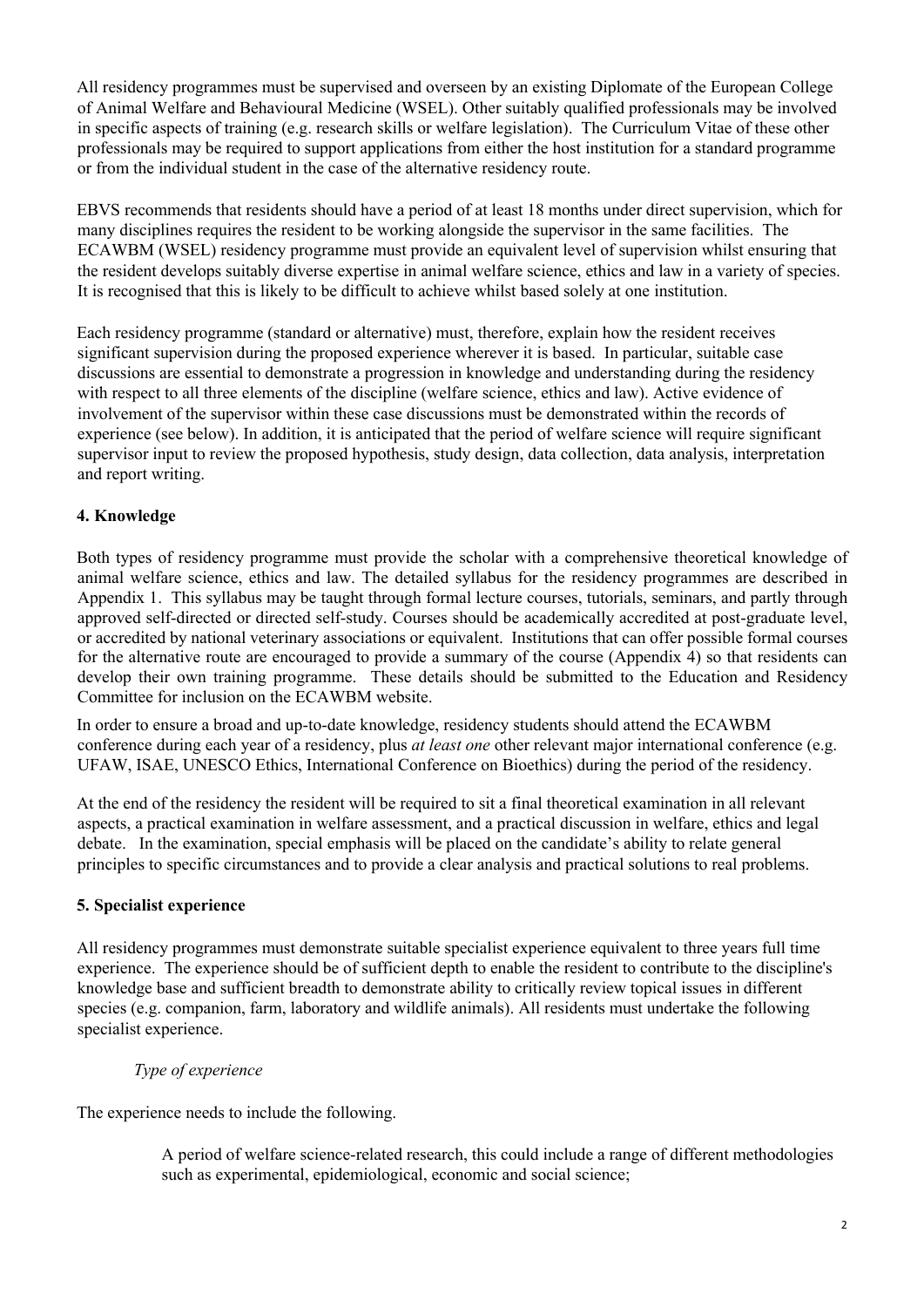AND at least one of the following types of activities:

Work with other professional organisations on associated subject areas (e.g. ethical review, legal departments, enforcement/implementation agencies, risk and benefit assessments, national and international government and policy making bodies)

Work as or with official veterinarians inspecting farms, abattoirs or other animal care environments Direct experience of legal proceedings on matters of animal welfare

Work as a welfare assessor e.g. in clinics, on farms, shelters

Work as or with a Named Veterinary Surgeon responsible for animal welfare within a laboratory animal research facility

Working within a range of clinical or research environments can contribute towards the three year residency period provided the resident demonstrates (using the required case exposure and reports) that they are actively involved in assessing and analysing the animal welfare implications of their work. In collaboration with their supervisor each resident is expected to define how much additional experience is required in their case. As a guide and in addition to any periods of formal taught study, it is expected that residents working in a purely clinical (first opinion or referral) practice will require at least 200 days of additional specialist experience.

## *Approval of experience plan*

The specialist experience must be carefully planned (see description below for each residency type) to ensure a suitable breadth and depth of experience across different species / animal use categories and across the three areas of welfare science, ethics and law.

**Standard residency** : Any institution wishing to offer an approved standard residency programme must submit a detailed description of the arrangements for providing this specialist experience. The Residency Committee requires details of quality assurance controls for this training provision and its student support procedures e.g. housing, translations, healthcare, library, IT (Appendix 2). **Alternative residency :** The individual training programme submitted by the enrolling student must specify the details of the specialist experience which will be achieved during the residency (Appendix 3). This is likely to include visiting / working with more than one institution Institutions that can offer periods of experience for the alternative route are encouraged to describe possible experience (appendix 5) and submit these details to the Education and Residency Committee for inclusion on the ECAWBM website. The Education and Residency Committee may require modifications to the proposed programme before the student is accepted onto a residency programme.

## *Record of experience*

All residents will also need to keep records of the specialist experience completed during their period of residency to support their application to the college for sitting the examination. Records should be verified by the supervising Diplomate.

1. There should be a record of 120 case exposures produced during the residency. These records should be recorded as follows:

> **a 120 cases exposures should be documented on template Annex Y.** These must be discussed with the supervisor and noted in such a way as to remind the candidate of the case if that's selected for discussion in the oral examination.

> b **70, of the 120 cases, must be written case exposures** that describe and briefly comment upon the welfare science, ethics and law considerations of welfare issues that they are perceiving as part of the professional experience. The case exposures should demonstrate the necessary breadth of experience (i.e. range of animal care, animal 'use', and species). Case exposures must be submitted for review to their supervisor on a regular basis, during the residency. Exposures are intended to be a record of experience so should be short and not exceed 500 words. A template for the case exposures can be found at **Annex X**. References can be included where relevant.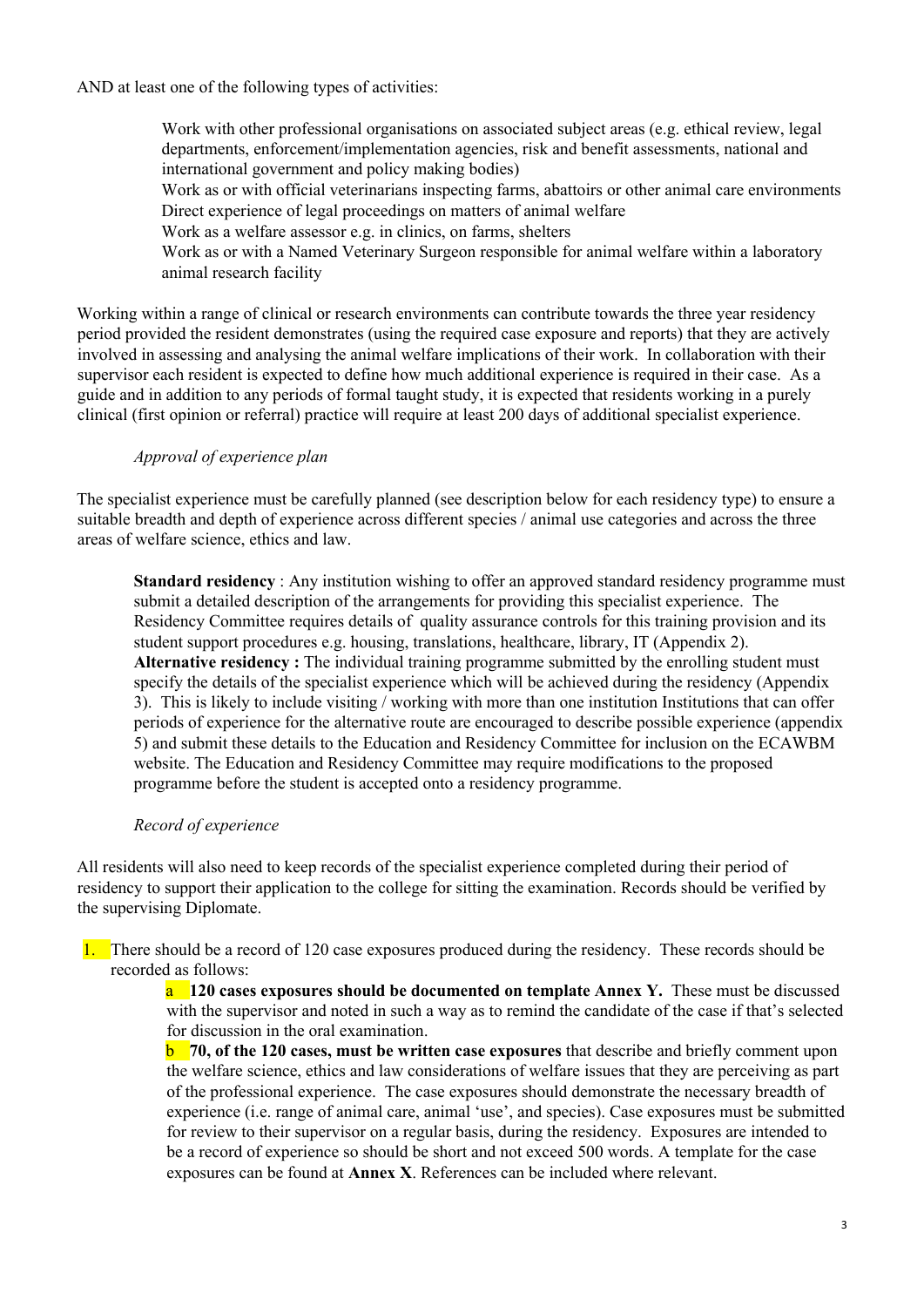2. Residents should also produce **3 extended case reports**. Each extended case report (approximately 3,000 words), which should be assessed by their supervisor, should include a more in-depth analysis of the welfare science, ethics and law. Relevant references must be included as appropriate. Residents should demonstrate sufficient competence in all three areas of animal welfare science, ethics and law; however, reports which emphasise primarily one of these three aspects are permissible. Case reports may be based upon material collated during case exposures or discussions. The extended case reports should be stored by the Resident and submitted to the Credentialling Subcommittee AWSELCredential@ECAWBM.com at the end of the residency.

3. Every 6 months, a Progress Report ( annex z ) must be completed by both the resident and their primary supervisor and then submitted, as a PDF, to the Education Subcommittee Chair AWSELEducation@ECAWBM.com along with 1 case exposure (taken from annex X). The submission dates for these reports are June 30 and December 31.

#### **6. Research project**

The resident must conduct *at least one* research project during the duration of the programme. The resident should take a primary role in the experimental design, data collection, analysis and interpretation. The scope of the research project should be relevant to one or more aspects of welfare science, ethics or law. The project needs to demonstrate that the student has developed the following research skills: study design, systematic literature review, data collection, data analysis, report writing (e.g. scientific paper, law report, ethical analysis, subject reviews) and interpretation.

#### **7. Evidence of specialism**

As with other veterinary specialisms suitable evidence must be provided of specialist status at the end of the residency that demonstrates that they have contributed to the knowledge base of the discipline. This should include publications and conference presentations, or public or committee (national/international) presentations, or even government reports, law reports, ethical opinions. Material for these outputs can be based upon information included within the case exposures, discussions or reports.

#### The resident must:

Have *at least two* papers accepted for publication in a peer reviewed journal. The resident should appear as first author on *at least one* paper overall. These papers should be accepted for publication (i.e. In Press) prior to the scholar sitting their final examination.

Present *at least two* oral or poster presentation at a relevant national or international congress (not including local continuing education presentations). *At least one* of these presentations should be at the ECAWBM annual meeting. In addition, *at least one* of these presentations should be based on research / data from the scholar's own research.

#### **8. Teaching**

The residency should enable the resident to develop some experience of teaching. This may be formal teaching classes, or tutorials, for example with undergraduate veterinary students. The residency programme should also include seminar sessions where the resident prepares and presents topics to colleagues. This may be one mechanism by which some required topics are covered within the programme. By the end of the residency period, the scholar should have sufficient opportunities for feedback on presentations to be able to confidently present material to their peers.

#### **Related documents**

Appendix 1: Syllabus for ECAWBM (WSEL)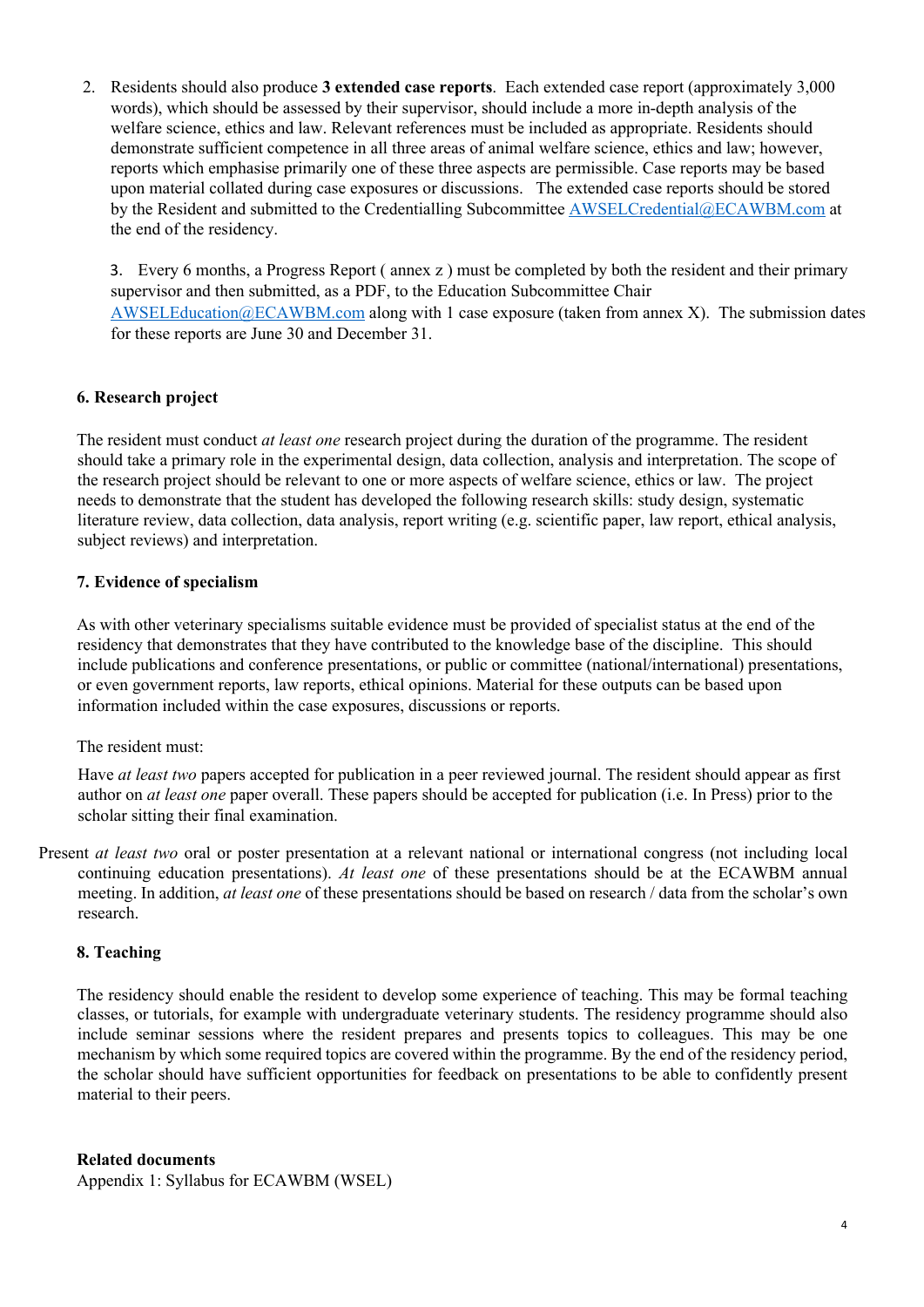Appendix 2: Application for approval of a standard residency training programme with the ECAWBM (WSEL) Appendix 3: Application for approval of an alternative residency training programme with the ECAWBM (WSEL)

Appendix4: Proforma for providing guidance on the scope and relevance of taught post-graduate courses to the ECAWBM (WSEL) requirements

Appendix 5: Pro-forma for institutions able to offer periods of specialist experience relevant for the ECAWBM (WSEL) requirements

Example 1. : Example of formal course

Example 2. : Example of specialist experience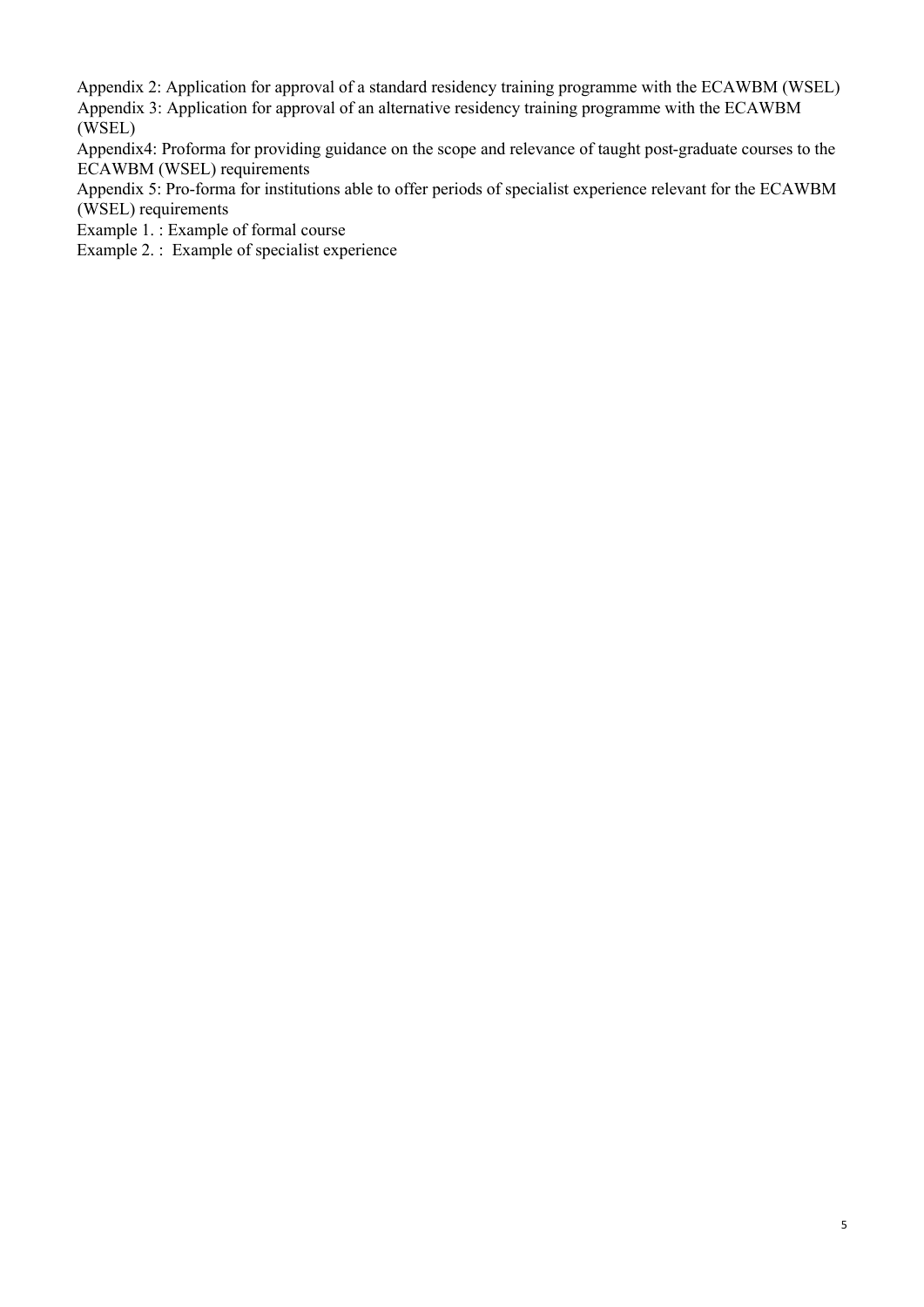# **Appendix 1: Syllabus for ECAWBM (WSEL)**

The residency programme should include training in the following areas (the topics listed are intended to give the candidate better understanding of the key aspects - the lists will be expanded with experience):

The following syllabus addresses the 'core' knowledge base in animal welfare science, ethics and law. Diplomates will be expected to show a deep level of understanding of the scientific and ethical principles that underpin both our current approach to animal welfare and any actions designed to improve it, or actions known to reduce welfare. Equally, it will not be sufficient for Diplomates simply to know the Law as it relates to animal welfare but they should also be equipped to undertake an analysis of the strengths and weaknesses of existing law, to be able to determine legal frameworks for determining infringement e.g. negligence, unnecessary and avoidable suffering and investigate opportunities for improvements of welfare through existing or new legislation. Similarly, in Ethics, candidates should be able to devise ethical frameworks to help assess welfare problems and solutions.

# **1. Animal Welfare Science**

# 1.1. The scientific basis of good husbandry

practical recognition and assessment of animal wellbeing based on the principles of the 'Five Freedoms' and their incorporation into an assessment of the quality of life contemporary approaches to the scientific assessment of animal distress and positive and negative wellbeing based on an appropriate selection of assessment methods (toolbox concept for welfare indicators, e.g. resource, animal based and management factors), relevant scientific disciplines including ethology, physiology, pharmacology, anatomy, and neurobiology

methods for assessing and enhancing animal environments and husbandry systems such as those used for the purposes of quality assurance and promoting a good quality of life for animals, including formalised systems such as Welfare Quality ® protocols

methods used for risk assessment of welfare e.g. EFSA reports methods used for labelling e.g. assurance schemes, methods of production analysis of the economics of conventional and

'high and low welfare' systems of husbandry principles for assessing stockmanship and education, training and competence of stockpersons.

1.2. The scientific basis of animal suffering and wellbeing

genetic, environmental and evolutionary determinants of behaviour in animals including vertebrates and invertebrates

the nature of motivation and cognition in animals humane

approaches to the manipulation of animal behaviour

the nature of pain, distress, fear and others adverse states e.g. frustration, boredom

the assessment of positive wellbeing e.g. contentedness, pleasurable states the

assessment of the quality of a life

the nature of consciousness and self-awareness, instinct, retroduction, and altruism

1.3 The impact of scientific procedures on animal welfare

experimental procedures likely to cause 'pain, suffering, distress and lasting harm', and their prospective and retrospective assessments commercial application of scientific procedures: e.g. embryo transfer, genetic modification, cloning.

1.4 Research methods, validation, experimental design, qualitative and quantitative analysis and critical evaluation of data.

# **2. Ethics**

2.1. The nature of scientific truth and moral value

rational assessment of objectivity and subjectivity in science and ethics morality and social biology as a basis for human behaviour.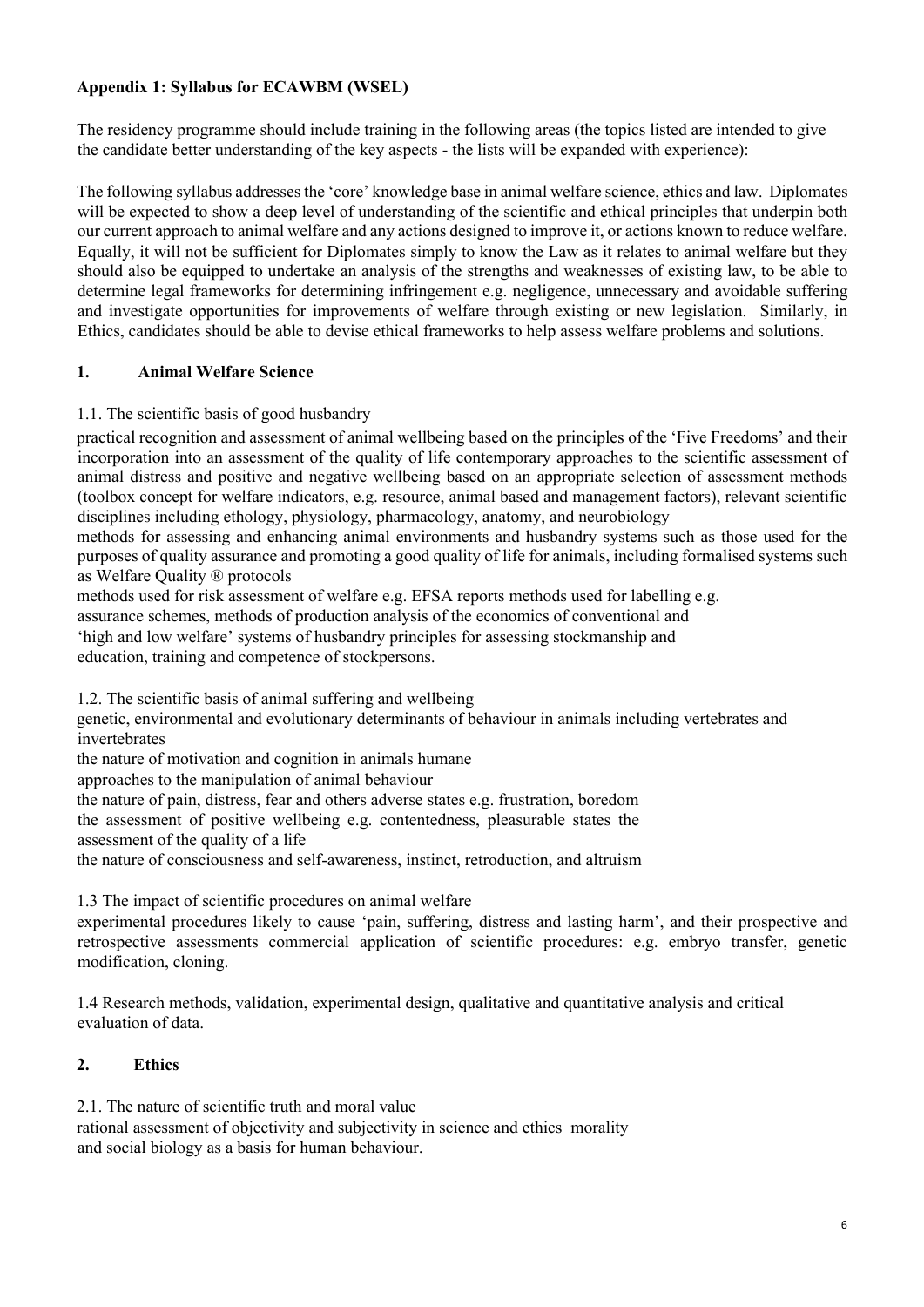2.2. The philosophical issues and concepts involved in animal use utilitarian

and deontological approaches

virtue ethics

balancing and assessing harms and benefits (e.g. in animals used for research) emerging ethical issues: e.g. patenting of animals, cloning, xenotransplantation, human-animal hybrids, stem cell research, minimum standards of welfare.

2.3 Ethics and human behaviour with respect to animals and animal use

the construction and use of ethical frameworks to evaluate animal welfare and benefit;

the historical, social and cultural foundations of human perception and treatment of other (non-human) animals, concepts of dignity, autonomy and integrity as applied to humans and animals morality and sentiment (empathy, sympathy) as bases for concern regarding animal welfare the ethical basis of professional conduct - the concepts of 'virtue' and etiquette, veterinary Codes

conflicts between human and animal needs (e.g. animals in sport, research, guide dogs, economics and economic constraints) potential conflicts between individual animal welfare and issues such as environmental concerns, pest control,

wild life, and public health, the conflict between interests of the 'group' vs the individual.

# **3. Law**

The object of the law element of the Diploma is to enable candidates to demonstrate an advanced understanding of the way in which legislation is drawn up and applied and monitored in practice, and case law. The object is to equip the candidate to:

play an informed role in public policy-making

play an informed role in the policy-making of the veterinary profession participate in statutory inspections and other administrative enforcement mechanisms advise commercial and other non-statutory bodies. understand the role of an expert witness and be able to provide an expert opinion

In pursuing this syllabus, candidates would be expected to demonstrate familiarity with, and an ability to use effectively, relevant primary materials such as the Official Journal of the European Communities; Council of Europe Conventions, EU legislation; OIE, EFSA Journal, and other official publications.

Candidates will be required to demonstrate an understanding of:

The origin of legislation and the relationship between different types of rules:

WTO; Council of Europe Conventions; European Union Law, the role of the courts in developing case law. The factors which influence the development of public policy and legislation:

Public opinion; pressure groups; scientific evidence; recommendations of advisory bodies such as EFSA and the role of Risk Assessment and Risk Management in Risk Analysis; the impact of international legislation and guidance arising from the WTO (GATT), OIE, the European Union, FAO, USDA, EFSA, MAF NZ, and Australia

The policy-making process:

The way in which EU institutions, national government departments, the devolved executives, local authorities, and other relevant public bodies make policy and administrative decisions.

The legislative process:

EU legislation; national primary and secondary legislation; legislation passed by the devolved bodies; the impact of the WTO, OIE, FAO and EU law.

Enforcement through the courts

WTO dispute resolution; European Court of Justice; judicial review; prosecutions.

Regulation of the veterinary profession

Relevant European and domestic Law, Code of Professional Conduct; the maintenance of professional standards, the roles and responsibilities of the national veterinary regulatory bodies, and supra- national bodies e.g. FVE, OIE, WVA, EAEVE, EVBS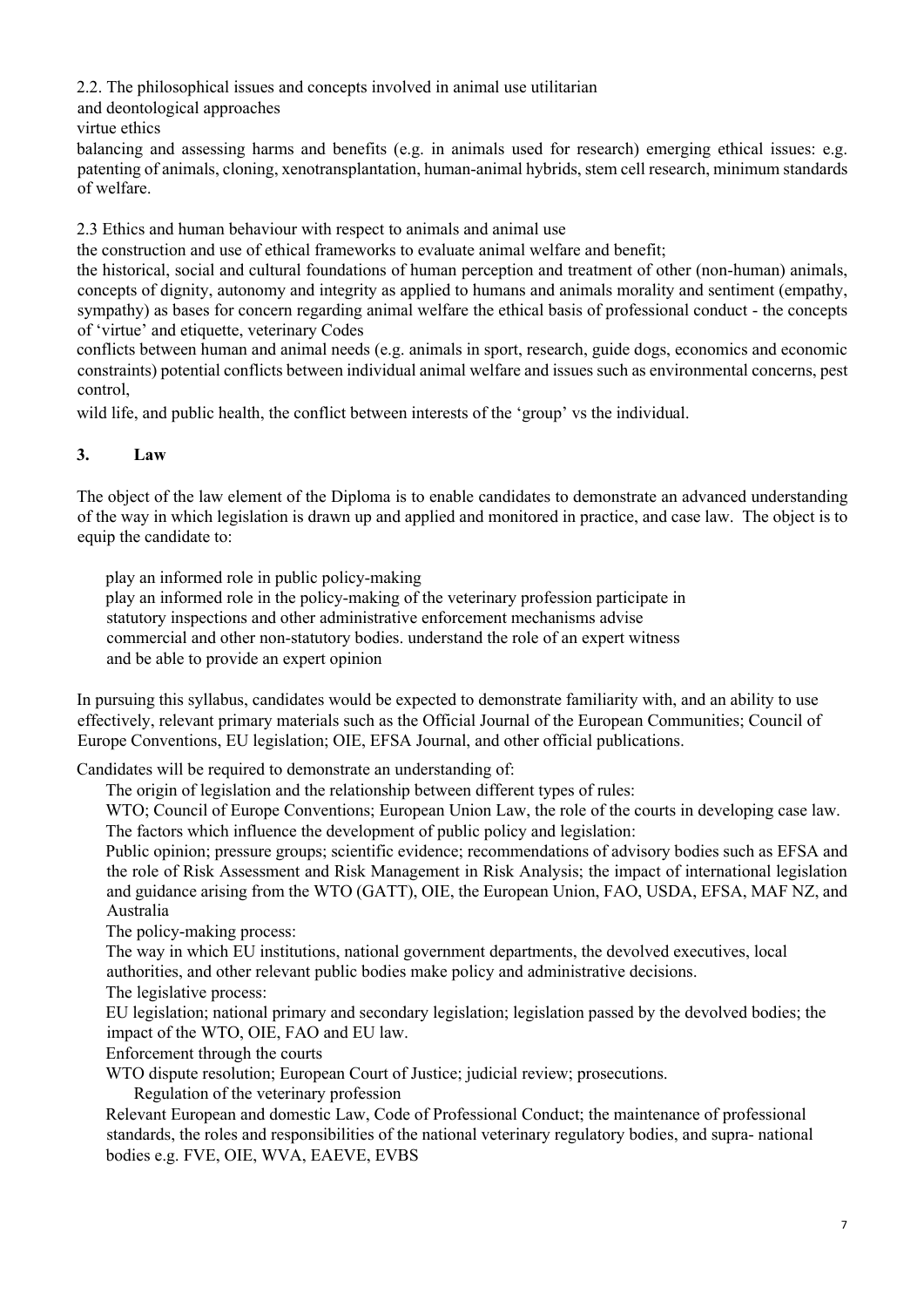## **Appendix 2: APPLICATION FOR APPROVAL OF A STANDARD RESIDENCY TRAINING PROGRAMME WITH THE ECAWBM (AWSEL)**

- NB For those individuals applying to the College for a more personalised training plan, please use the *Alternative residency application form* (Appendix 3). Page 1 describes the general requirements and the following pages require specific information from you.
- Textboxes can be expanded as more space is most likely needed for the proper description.

## **Institution / Practice:**

**Requirement** : The Institution must have "a veterinary team" with " at least one Diplomate of the subspeciality of AWSEL" and the candidate must be "working in an environment where the team will have been exposed to common animal welfare issues that arise during clinical and husbandry procedures" (e.g. research projects, cooperation with Universities, Research Institutions, Governmental Entities, Commissions, NGOs).

"Describe briefly how and where the Institution can offer to the Resident the opportunities to collect the required number of cases every year, and how the resident is to be supervised for the research projects"

**Key personnel involved in supervising residency** (Describe their level of involvement in the residency programme)

**Requirement**: "at least one Diplomate of the ECAWBM (AWSEL)" as well as "other suitably qualified professionals in animal welfare may be involved in specific aspects of training (e.g. research skills, welfare legislation, ethics).

One AWSEL Diplomate must be working in a permanent position in the Institution, to be the supervisor of the Resident during the Residency programme.

## **Overview of programme including a description of the sustainability of program**

**Requirement**: "comprehensive theoretical knowledge of animal welfare science, ethics and law" which includes "deep level of understanding" in order to "undertake an analysis of the strengths and weaknesses" and "investigate opportunities for improvements of welfare" in companion, farm and wild animals. The Institution must have an organisation that allows collecting cases (consultation room for companion animals) and provide the possibility for the Resident to be in contact, by official agreement, with Institutions (breeding or zoo, animal welfare associations, governmental and veterinary entities for example) in order to collect cases for farm animal or wild species. The Institution needs to provide the possibility for the Resident to work in contact with entities that cover AWSEL topics. Some part of the educational programme can be in cooperation with other organisations, e.g. universities or research centres or commissions or governmental entities.

The Institution needs to describe that the programme for the Resident can be economically sustainable by the Institution or other means."

#### **Background information about the institution**

**Requirement**: *"Describe the Mission of the Institution in relation to Animal Welfare, Ethics and Law"*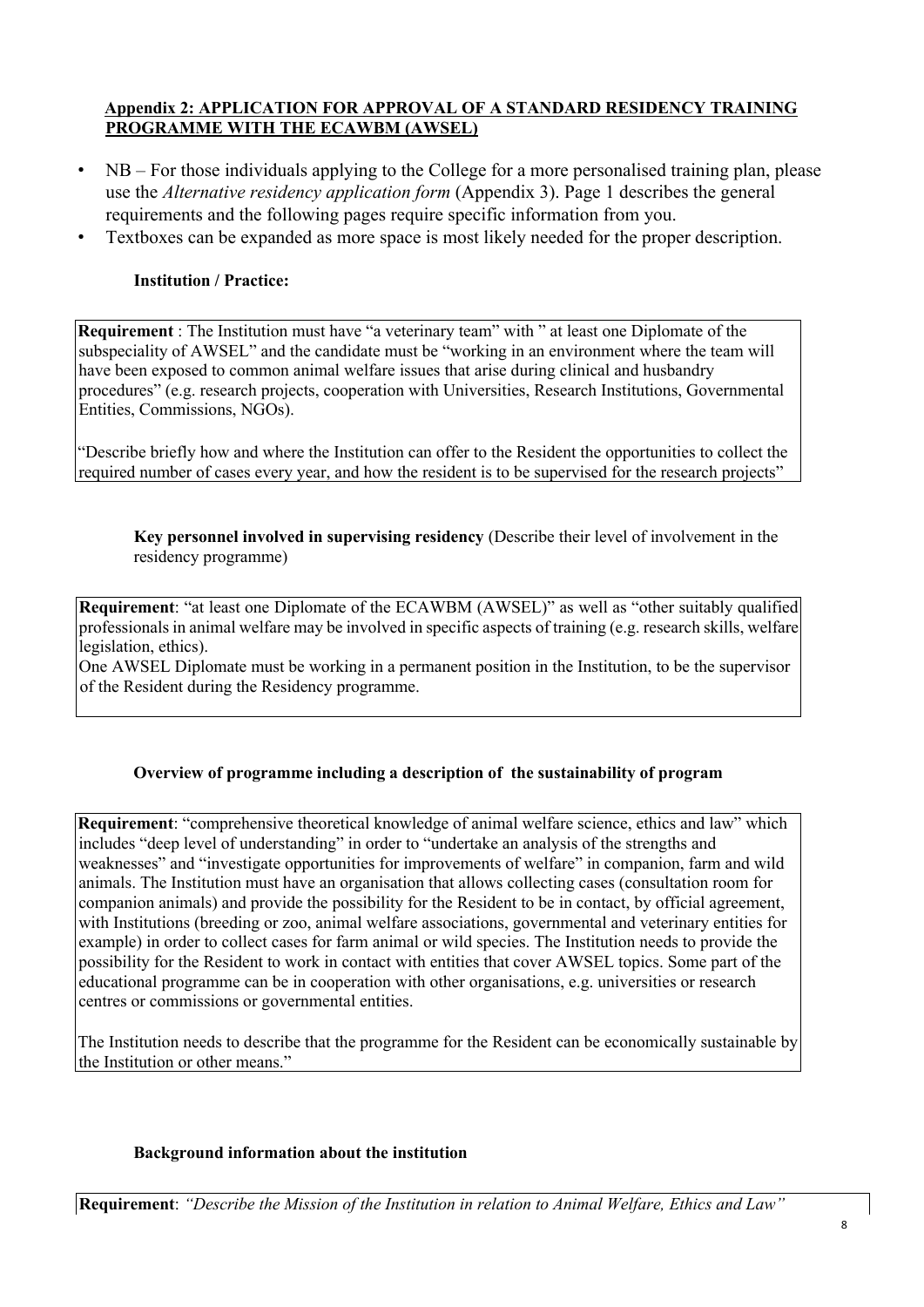**Knowledge:** How will the Residency Training Programme (RTP) deliver the syllabus (see Appendix 1)?

**Requirement**: *"The programme must to be economically sustainable for the Institution and follow the guidelines of Appendix 1 (Syllabus for ECAWBM-AWSEL). In the programme a list of the names of teaching staff (Diplomate ECAWBM (AWSEL) and others (to explain her/his skills) must be also given with an approximate number of hours for each part of the programme (i.e. a global evaluation over the three years)"*

**Research:** How will the RTP deliver a period of welfare science-related research?

**Requirement**: *Each residency needs "significant supervision during the proposed experience" including "suitable case discussions" covering animal welfare science, ethics and law and support for the research project.* 

*"Describe for each year the proposal of supervision in order to collect and present CASE EXPOSURES, CASE DISCUSSIONS and CASE REPORTS."* 

**Research Project/s Requirement***: the project should include "one or more aspects of animal welfare science, ethics or law" and develop the following skills: "study design, systematic literature review, data collection, data analysis, report writing and interpretation".* 

**Other experience:** How will the RTP ensure that the resident has sufficient experience?

**Requirement**: *"Working within a range of clinical or research environments can contribute towards the threeyear residency period provided the resident demonstrates that they are actively involved in assessing and analysing the animal welfare implications of their work."*

## **Teaching and presentation**

**Requirement***: "May be taught through formal lecture courses, tutorials, seminars, and partly through approved self-directed and directed self-study." "During the three years the Resident will have the opportunity to present his work at International Conferences related to Animal Welfare, Ethics and Law and produce and publish manuscripts for journals in the field. This work must be supervised by a Diplomate of AWSEL. The Institution needs to show the sustainability of this part of the programme"*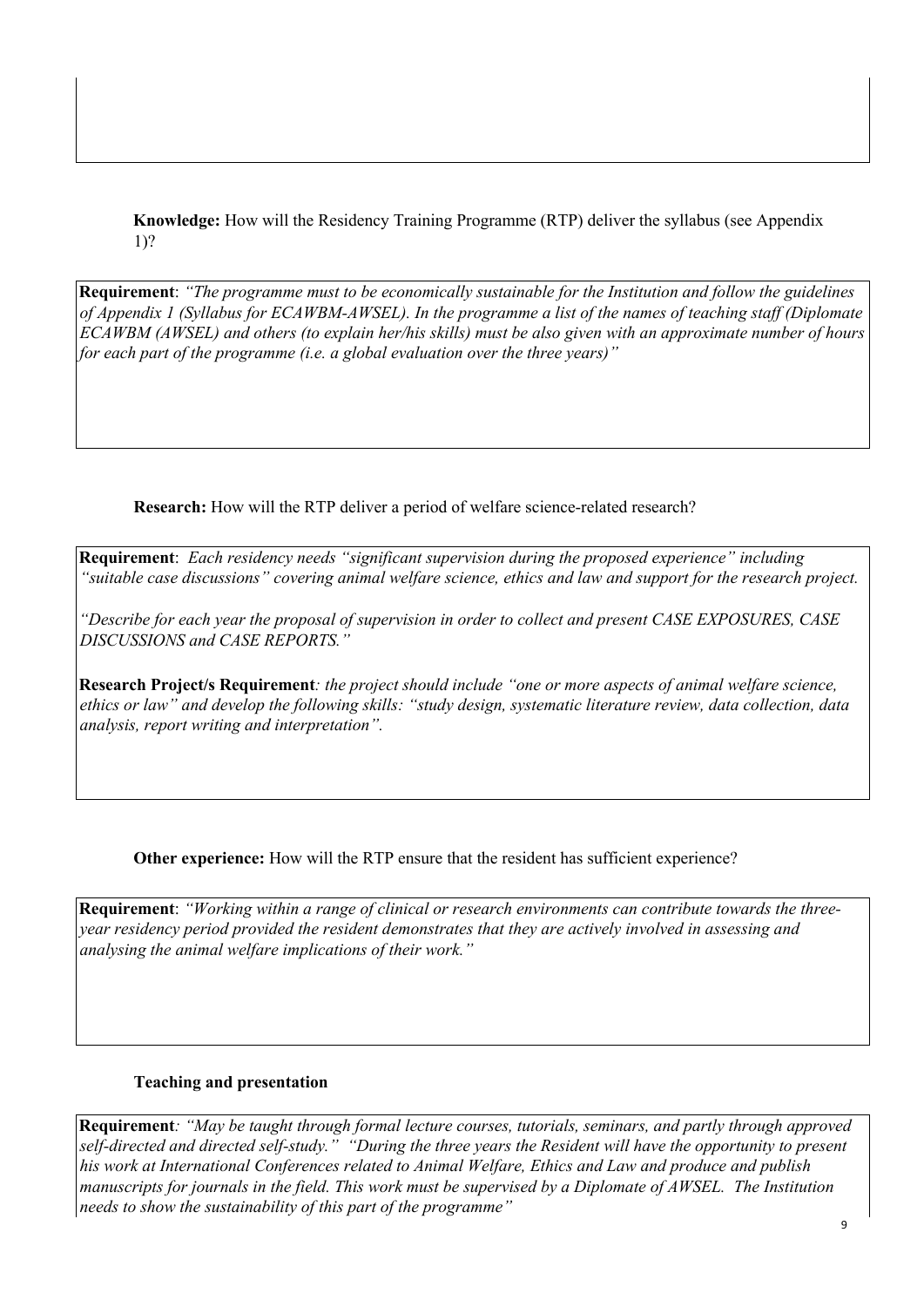*"The Institution should provide for the resident "some experience of teaching" so that the Resident "is able to confidently present material to his/her peers." The supervisor needs to encourage the Resident to present her/his work at the Annual Conference of ECAWBM.*

## **Other activities available for residents within the RTP**

**Requirement**: *"List any other activities that the Institution can offer to the Resident during the three years programme in relation to research" "The topics need to be related to the fields of Animal Welfare, Legislation or Ethics" in order to increase the skills of the resident in clinical activity and in research (e.g. lectures in experimental design and statistics).*

## **Requirements for entry of residents into the programme**

**Requirement**: *" Degrees held by the Resident which must include one recognised by EAEVE for a Veterinarian"; the Institution must arrange before the beginning of the Residency programme an interview with the candidate: "to check knowledge of the English language and the language of the country of the Institution";, "to check the level of knowledge for the candidate about AWSEL"; to identify areas and species in which the resident is already experienced; and to determine where the focus and development throughout the residency should be.*

## **If the programme is part of another degree programme please provide details?**

**Requirement**:" *Describe if the Institution has other active academic programmes (e.g. PhD, MSc , Post Docs.) in relation to AWSEL"*

#### **Access to resource materials / services**

Library access: How is suitable library access provided?

**Requirement**: *"The Institution has access (paper and/or internet) to books, articles, journals, etc relevant for AWSEL in order to guarantee the possibility for continuing education and training of the Resident during the programme"*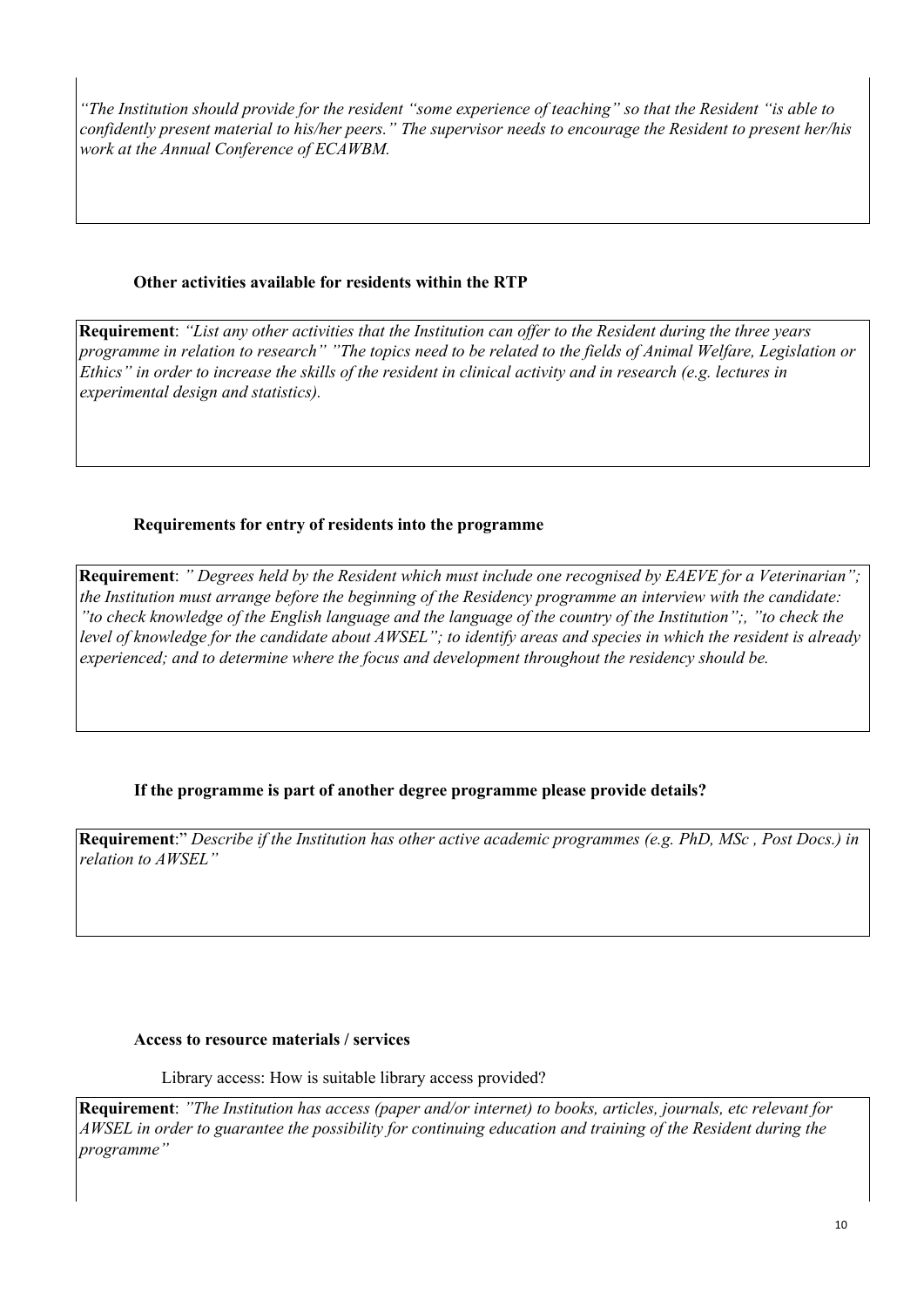IT equipment: How suitable are the IT facilities provided?

**Requirement**: *" Describe the equipment (material, physical places, software, etc.) that the Institution provides for the Resident during the programme".* 

Evaluation of residents: How is the progress of residents monitored?

**Requirement**: *"The Institution needs to describe how and when the supervisor and the people of the Institution education and training team involved in the residency programme evaluate the resident during the three years programme for: CASE EXPOSURE, CASE DISCUSSION, CASE REPORT, Research project, Clinical activity and other activities of the programme" " The evaluation may be through formal lecture courses, tutorials, seminars, and partly through approved self-directed or directed self-study, written or oral examination."* 

*It is important that the Institution arranges for an annual feedback from the Resident and his/her teachers during the Residency so that the progress of the work can be carefully monitored. The outcome of this annual appraisal should be to evaluate that the resident is on course or is ready to sit the diploma examination and stand a high chance of passing.* 

**Name and Signature of Supervising Diplomates** 

Name and Signature of Department Head or equivalent, acknowledging the requirements of the Diplomate programme and and the responsibilities of the sponsoring institution.

 $\mathcal{L}_\text{max} = \mathcal{L}_\text{max} = \mathcal{L}_\text{max} = \mathcal{L}_\text{max} = \mathcal{L}_\text{max} = \mathcal{L}_\text{max} = \mathcal{L}_\text{max} = \mathcal{L}_\text{max} = \mathcal{L}_\text{max} = \mathcal{L}_\text{max} = \mathcal{L}_\text{max} = \mathcal{L}_\text{max} = \mathcal{L}_\text{max} = \mathcal{L}_\text{max} = \mathcal{L}_\text{max} = \mathcal{L}_\text{max} = \mathcal{L}_\text{max} = \mathcal{L}_\text{max} = \mathcal{$  $\_$  , and the contribution of the contribution of  $\mathcal{L}_\mathcal{A}$  , and the contribution of  $\mathcal{L}_\mathcal{A}$  $\mathcal{L}_\text{max} = \mathcal{L}_\text{max} = \mathcal{L}_\text{max} = \mathcal{L}_\text{max} = \mathcal{L}_\text{max} = \mathcal{L}_\text{max} = \mathcal{L}_\text{max} = \mathcal{L}_\text{max} = \mathcal{L}_\text{max} = \mathcal{L}_\text{max} = \mathcal{L}_\text{max} = \mathcal{L}_\text{max} = \mathcal{L}_\text{max} = \mathcal{L}_\text{max} = \mathcal{L}_\text{max} = \mathcal{L}_\text{max} = \mathcal{L}_\text{max} = \mathcal{L}_\text{max} = \mathcal{$ 

 $\mathcal{L}_\text{max} = \mathcal{L}_\text{max} = \mathcal{L}_\text{max} = \mathcal{L}_\text{max} = \mathcal{L}_\text{max} = \mathcal{L}_\text{max} = \mathcal{L}_\text{max} = \mathcal{L}_\text{max} = \mathcal{L}_\text{max} = \mathcal{L}_\text{max} = \mathcal{L}_\text{max} = \mathcal{L}_\text{max} = \mathcal{L}_\text{max} = \mathcal{L}_\text{max} = \mathcal{L}_\text{max} = \mathcal{L}_\text{max} = \mathcal{L}_\text{max} = \mathcal{L}_\text{max} = \mathcal{$ 

Date: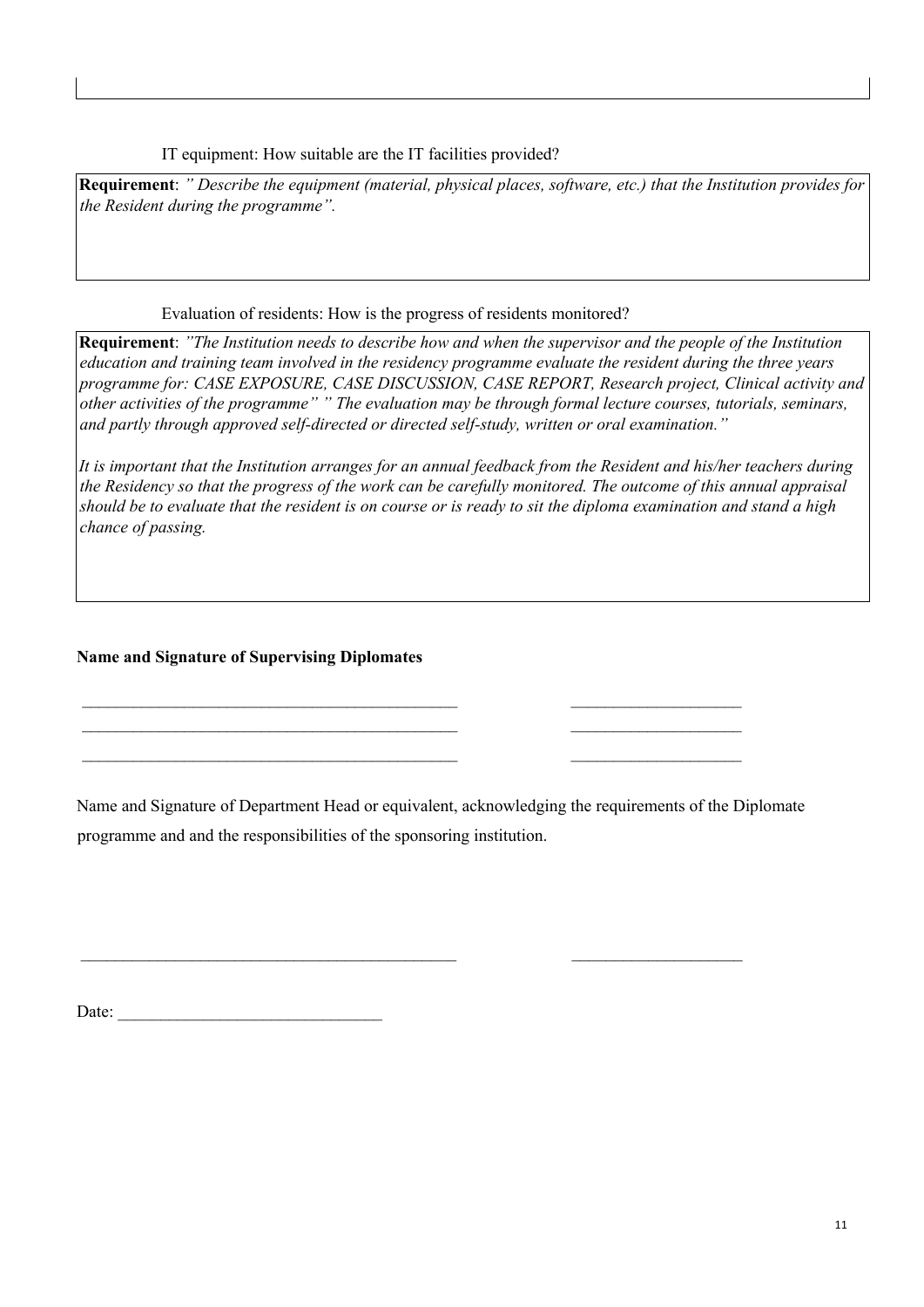## **Appendix 3: APPLICATION FOR APPROVAL OF AN ALTERNATIVE RESIDENCY TRAINING PROGRAMME WITH THE ECAWBM (WSEL)**

- NB For those organisations applying to College for approval of a programme, please use the standard residency application form
- Textboxes can be expanded as more space is most likely needed for the proper description.

#### **Name of applicant:**

#### **Provide a summary of the applicant's qualifications and relevant experience**

Requirement : Residents must have "a relevant veterinary degree" and "working for at least one year in an environment where they will have been exposed to common animal welfare issues that arise during clinical and husbandry procedures" (internship)

#### **Provide information on proposed supervision team**

Requirement : "existing Diplomate of the ECAWBM (WSEL)" and "other suitably qualified professionals may be involved in specific aspects of training (e.g. research skills or welfare legislation).

#### **Describe how the supervision will be organised**

Requirement : Each residency needs "significant supervision during the proposed experience" including "suitable case discussions" covering welfare science, ethics and law and support for the research project.

## **Describe employment / student status of resident**

Requirement : "Working within a range of clinical or research environments can contribute towards the three year residency period provided the resident demonstrates .. that they are actively involved in assessing and analysing the animal welfare implications of their work."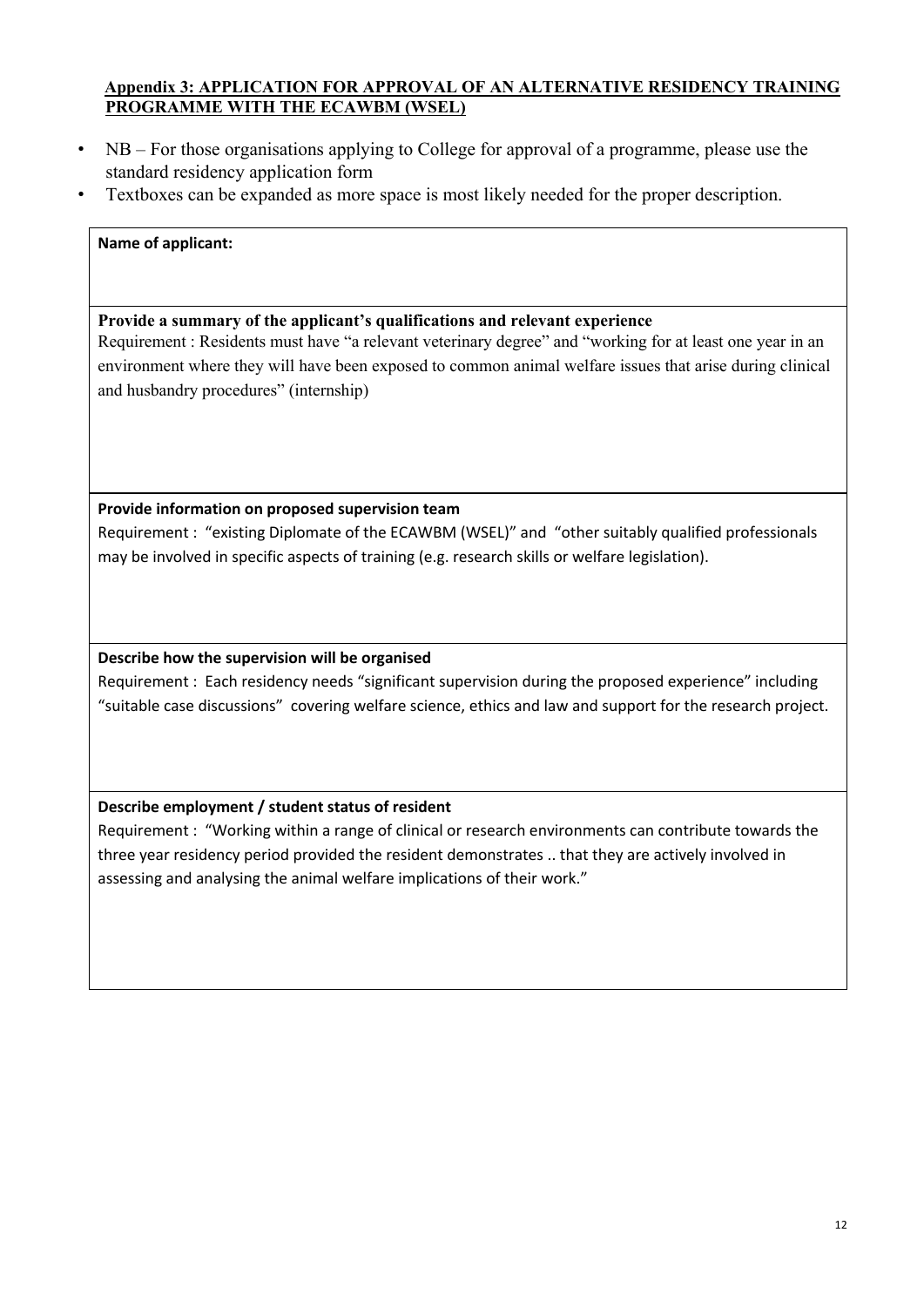## **Describe how the specialist experience will be delivered**

Requirement : Experience must include "welfare science-related research" and another activity listed in the requirements. Residents must also "demonstrate ability to critically review topical issues in different species" NB "It is expected that residents working in a purely clinical (first opinion or referral) practice will require at least 200 days of additional specialist experience."

## **Describe the specific knowledge gaps in science, ethics and law that the training programme will aim to address for this residency**

Requirement : "comprehensive theoretical knowledge of animal welfare science, ethics and law" which includes "deep level of understanding" in order to "undertake an analysis of the strengths and weaknesses" and "investigate opportunities for improvements of welfare"

**Describe in detail how these knowledge gaps in science, ethics and law will be addressed in this residency** 

Requirement : "may be taught through formal lecture courses, tutorials, seminars, and partly through approved self-directed or directed self-study."

**Provide a summary of the proposed research project including background, methodology and expected outputs** 

Requirement : the project should include "one or more aspects of welfare science, ethics or law" and develop the following skills: "study design, systematic literature review, data collection, data analysis, report writing and interpretation".

## **Describe how teaching and presentation skills will be developed**

Requirement : The residency provide "some experience of teaching" and "to be able to confidently present material to their peers."

**Describe how access to suitable resources such as library and computing will be provided**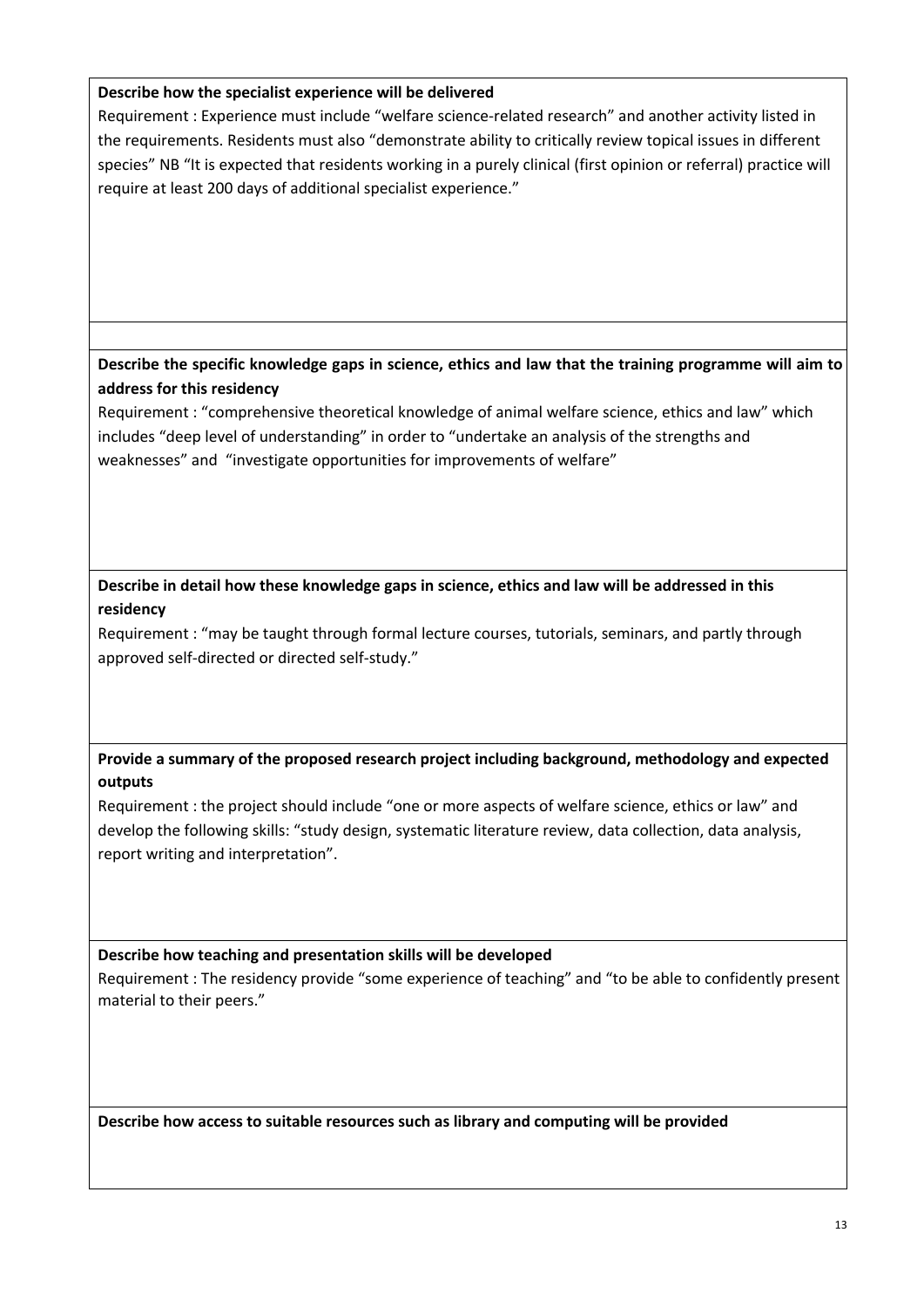Name and Signature of Supervising Diplomats

| Date: |
|-------|
| Date: |
| Date: |
| Date: |
| Date: |
|       |

Signature of Applicant.

| Date: |  |  |  |  |  |  |
|-------|--|--|--|--|--|--|
|       |  |  |  |  |  |  |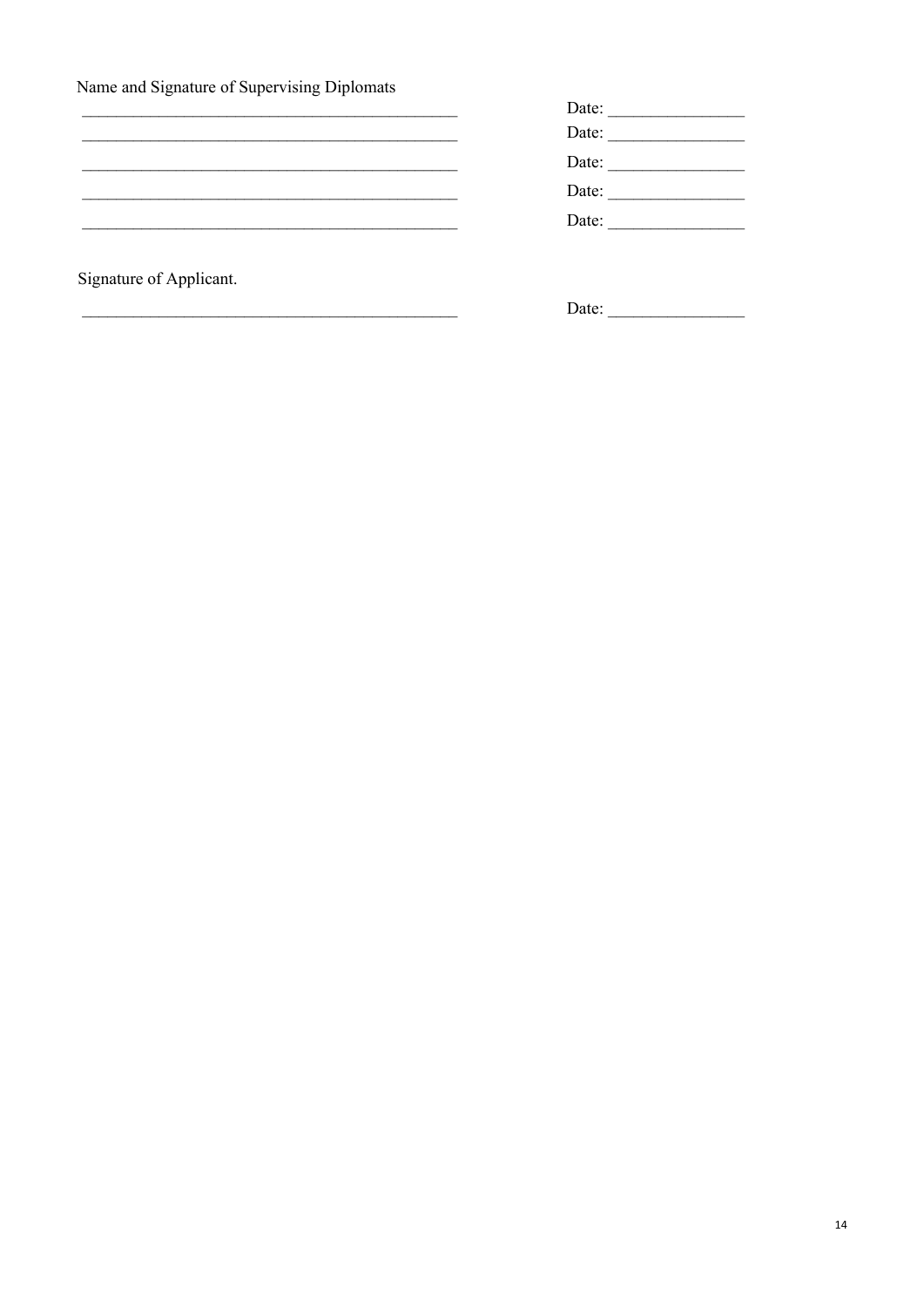#### **Appendix 4: Proforma for providing guidance on the scope and relevance of taught post-graduate courses to the ECAWBM (WSEL)requirements**

Proforma to be completed by institution offering course and submitted to ECAWBM (WSEL) Education and Residency committee for review.

Please describe the details as they relate to the formal course as approved by the institution Additional support provided to residents outside the course should be described on the residency application form (either standard or alternative)

Once approved the guidance will be available on the ECAWBM (WSEL) website.

Applicants for the alternative route are expected to use this information to develop their own specific training programmes with support of supervisor.

| Name and contact details of institution | Title and accreditation details of course |
|-----------------------------------------|-------------------------------------------|
|                                         |                                           |
| Aim of course / unit                    |                                           |
|                                         |                                           |
| <b>Teaching and assessment methods</b>  | Start date, duration and approximate fees |
|                                         |                                           |
| <b>Entry requirements</b>               | Other information                         |
|                                         |                                           |

| <b>ECAWBM</b> (WSEL) requirements                                    | <b>Course details</b> |
|----------------------------------------------------------------------|-----------------------|
| Knowledge (see appendix 1)<br><b>Science</b><br><b>Ethics</b><br>Law |                       |
| <b>Research project</b>                                              |                       |
| Other experience                                                     |                       |
| <b>Teaching</b>                                                      |                       |
| Support for publications                                             |                       |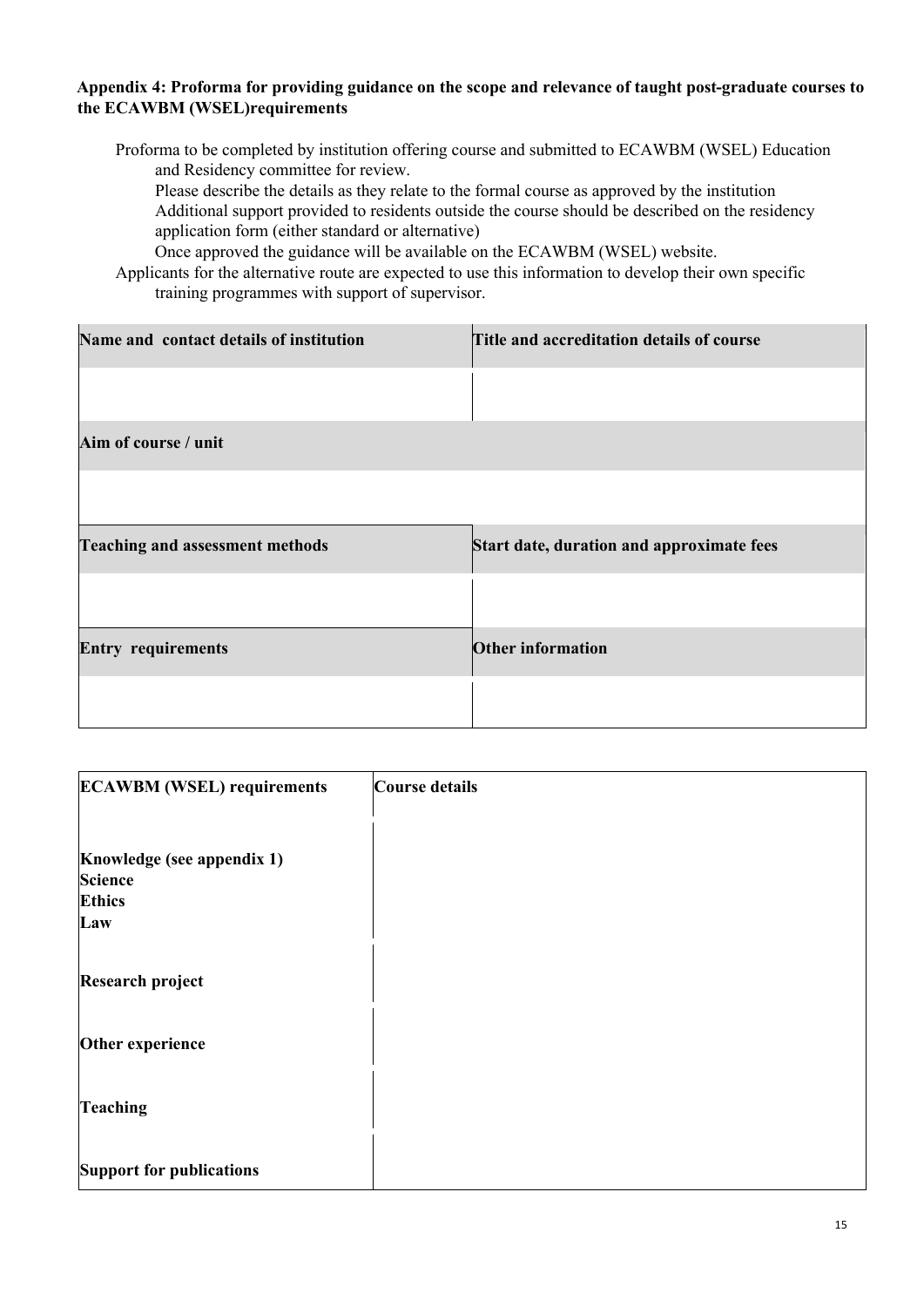## **Appendix 5 : Pro-forma for institutions able to offer periods of specialist experience relevant for the ECAWBM (WSEL) requirements**

Proforma to be completed by institution offering periods of specialise experience and submitted to ECAWBM (WSEL) Education and Residency committee for review.

Once approved the guidance will be available on the ECAWBM (WSEL) website.

Applicants for the alternative route may utilise the offer of specialist experience from one or more institution to develop their own specific training programmes after discussion with their Residency Supervisor.

# **Name and contact details of institution**

| <b>ECAWBM</b> (WSEL) requirements                                                                                                                                                                                                                                                                                                                                                                                                                                                                                                                                                                                                                                    | <b>Course details</b> |
|----------------------------------------------------------------------------------------------------------------------------------------------------------------------------------------------------------------------------------------------------------------------------------------------------------------------------------------------------------------------------------------------------------------------------------------------------------------------------------------------------------------------------------------------------------------------------------------------------------------------------------------------------------------------|-----------------------|
| <b>Research experience</b>                                                                                                                                                                                                                                                                                                                                                                                                                                                                                                                                                                                                                                           |                       |
| "A period of welfare science-related<br>research, this could include a range of<br>different<br>methodologies<br>such<br><b>as</b><br>experimental, epidemiological, economic<br>and social science"                                                                                                                                                                                                                                                                                                                                                                                                                                                                 |                       |
| Other experience, such as :                                                                                                                                                                                                                                                                                                                                                                                                                                                                                                                                                                                                                                          |                       |
| Work as or with a Named Veterinary<br>Surgeon responsible for animal welfare<br>within a laboratory animal research<br>facility;<br>Direct experience of legal proceedings on<br>matters of animal welfare<br>Work as or with official veterinarian<br>inspecting farms, abattoirs or other animal<br>care environments<br>Work with other professional<br>organisations on associated subject areas<br>(e.g. ethical review, legal departments,<br>enforcement/implementation agencies,<br>risk and benefit assessments, national and<br>international government and policy<br>making bodies)<br>Work as a welfare assessor e.g. in clinics,<br>on farms, shelters |                       |

| <b>Logistic issues</b>                                          |  |
|-----------------------------------------------------------------|--|
| e.g. possible duration of experience,<br>funding, accommodation |  |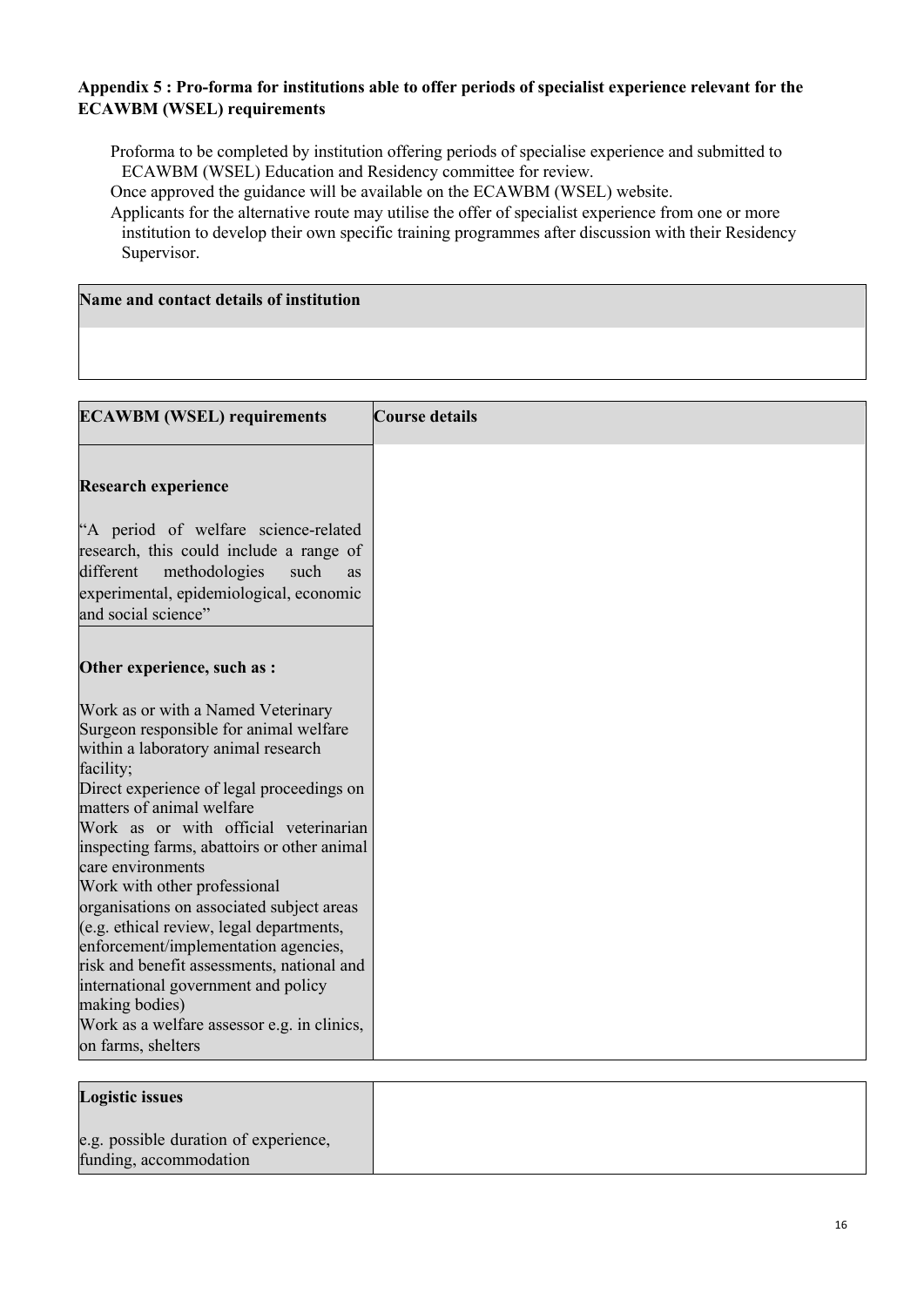# **Example 1. : Formal course**

| Name and contact details of institution                                                                                                                                                                                                                                                                                            | Title and accreditation details of course                                                                                                                                                                                                       |
|------------------------------------------------------------------------------------------------------------------------------------------------------------------------------------------------------------------------------------------------------------------------------------------------------------------------------------|-------------------------------------------------------------------------------------------------------------------------------------------------------------------------------------------------------------------------------------------------|
| <b>University of Bristol</b><br><b>School of Veterinary Science</b><br>http://www.bris.ac.uk/vetscience/cpd/rcvs-cert-avp/<br>Contact: awsel-admin@bristol.ac.uk<br>Tel (+44) 0117 928 9645                                                                                                                                        | <b>C-AWSEL-.1 ANIMAL WELFARE SCIENCE,</b><br><b>ETHICS AND LAW: INTRODUCTION AND</b><br><b>THEORY</b><br>Level M, 10 Credit Unit: University of Bristol<br>1. Level C<br>unit for RCVS Certificate in Advanced Veterinary<br>Practice (pending) |
| 2. Aim of course / unit                                                                                                                                                                                                                                                                                                            |                                                                                                                                                                                                                                                 |
| 3. The unit is intended to be a introduction to key basic knowledge concepts of animal welfare science,<br>ethics and law for practicing veterinarians with a particular interest in animal welfare.<br>4. NB. Course is designed to complement C-AWSEL-2 :_ APPLYING THE THEORY<br>5. Teaching Teaching<br>and assessment methods | $6.$ $\overline{\phantom{a}}$<br>Start date,<br>duration and approximate fees                                                                                                                                                                   |
| 7. $\overline{\phantom{a}}$<br>Teaching:<br>distance learning followed by a dedicated 2-day<br>course.<br>Assessment : short answer questions exam & 12<br>short professional case exposures                                                                                                                                       | 9.<br>On-line<br>registration at any time, plan for annual course<br>(November), normally maximum one year enrolment<br>to completion and approximately 1000€ fee                                                                               |
| <b>Entry</b><br>10.<br>requirements                                                                                                                                                                                                                                                                                                | 11.<br>Other<br>information                                                                                                                                                                                                                     |
| 12. Candida<br>must hold a veterinary qualification which would<br>Candidates<br>entitle them to register as a member of the RCVS;<br>have at least one year's experience working as a                                                                                                                                             | The module<br>also counts towards the RCVS Certificate in<br>Advanced Veterinary Practice : see RCVS web site<br>http://www.rcvs.org.uk/education/postgraduateeducation-                                                                        |

| <b>ECAWBM (WSEL) requirements</b>            | <b>Course details</b>                                                                                                                             |
|----------------------------------------------|---------------------------------------------------------------------------------------------------------------------------------------------------|
| Knowledge (see appendix 1)<br><b>Science</b> | This unit is suitable as a stand-alone professional development course<br>or as an introduction to the science, ethics and law theory required of |
| <b>Ethics</b>                                | the ECAWBM syllabus. Further self study or attendance of courses                                                                                  |
| Law                                          | will be required to cover the full syllabus.                                                                                                      |
| <b>Research project</b>                      | n/a                                                                                                                                               |

for-veterinary-surgeons/modular-certificates/

practising veterinary surgeon before enrolling for

any module.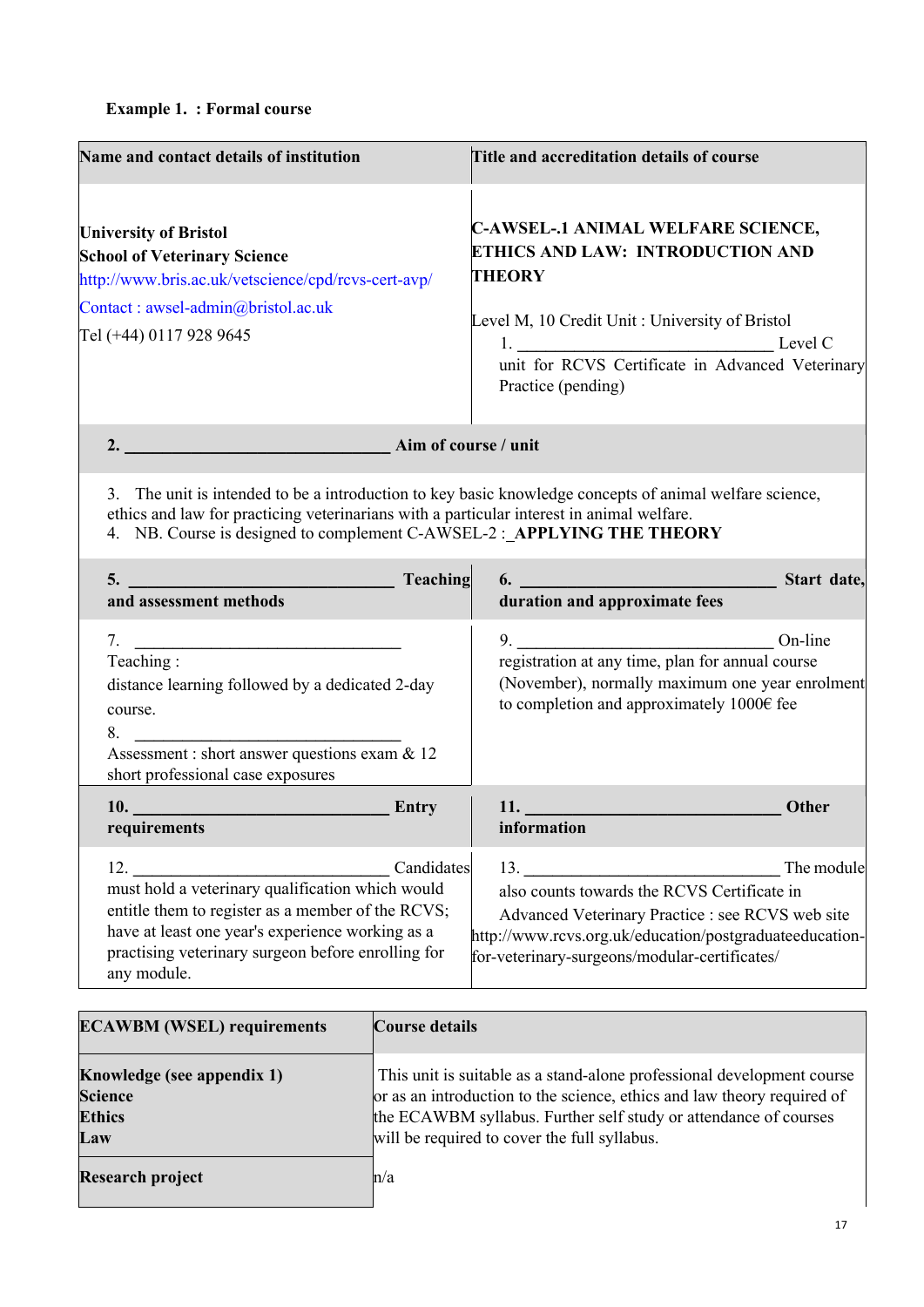| <b>Other experience</b><br><b>Teaching</b> | Case exposure can be used as evidence of other experience. For<br>example short descriptions of the time spent observing welfare<br>assessment during OV visits.<br>$\ln/a$ |
|--------------------------------------------|-----------------------------------------------------------------------------------------------------------------------------------------------------------------------------|
| <b>Support for publications</b>            | $\ln/a$                                                                                                                                                                     |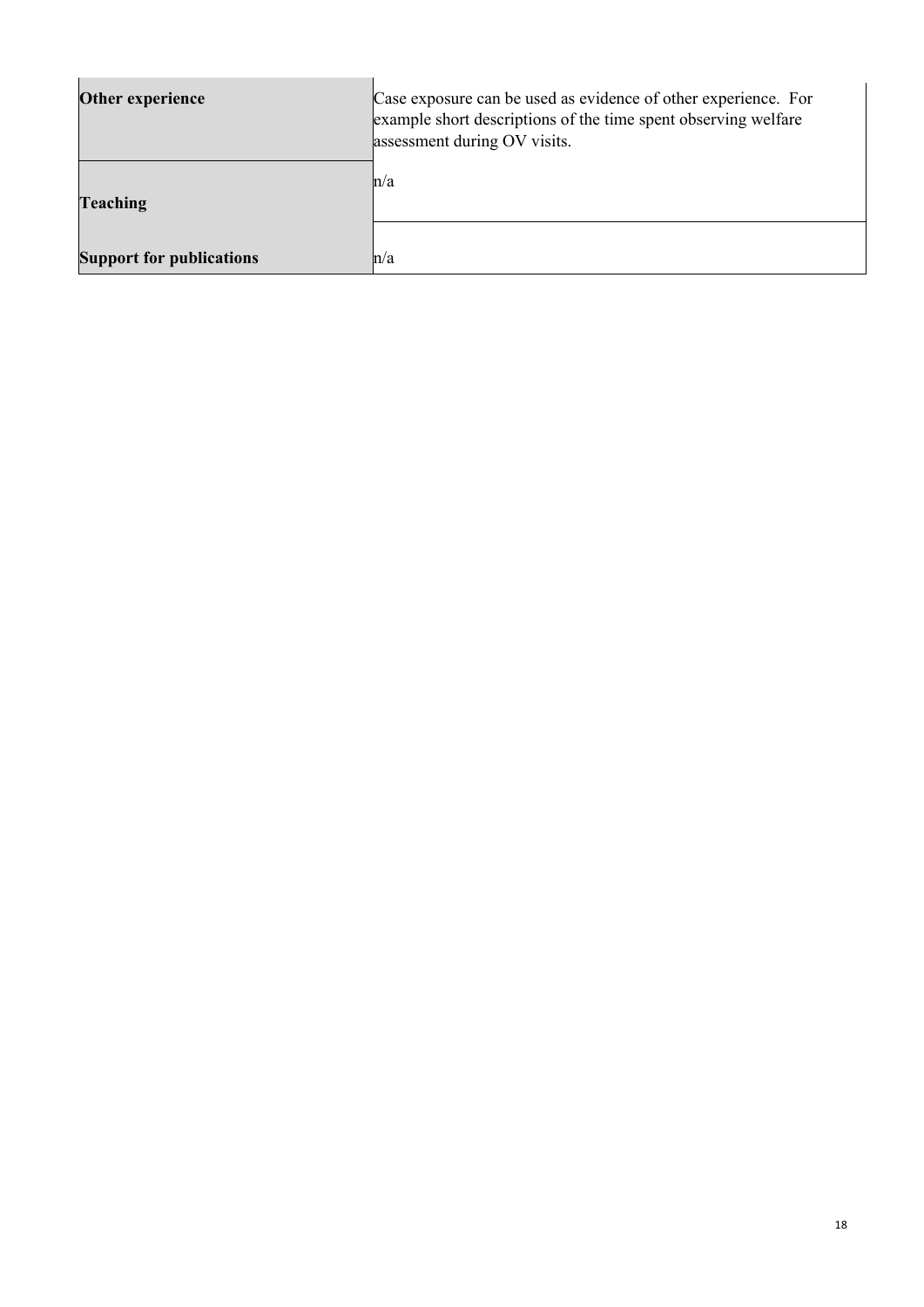# **Name and contact details of institution**

Dr David Main BVetMed PhD CertVR DWEL DipECAWBM(WSEL) MRCVS Department of Clinical Veterinary Science, University of Bristol,Langford House,Langford,BristolBS40 5DU Tel 0117 928 9340 Mobile 07885 813103 D.C.J.Main@bristol.ac.uk

| <b>ECAWBM (WSEL) requirements</b>                                                                                                                                                                                                                                                                                                                      | <b>Experience details</b>                                                                                                                                                                                                                                                                                                                                             |
|--------------------------------------------------------------------------------------------------------------------------------------------------------------------------------------------------------------------------------------------------------------------------------------------------------------------------------------------------------|-----------------------------------------------------------------------------------------------------------------------------------------------------------------------------------------------------------------------------------------------------------------------------------------------------------------------------------------------------------------------|
| <b>Research experience</b><br>"A period of welfare science-related<br>research, this could include a range of<br>methodologies<br>different<br>such<br>as<br>experimental, epidemiological, economic<br>and social science"                                                                                                                            | Direct involvement in a short project with a number of potential<br>supervisors could be arranged depending upon current research projects<br>but normally covering a range of species (farm, companion and equine)<br>and variety of disciplines including experimental and on-farm<br>observation studies. Minimum period for a project is likely to be 1<br>month. |
| Other experience, such as :<br>Work as or with a Named Veterinary<br>Surgeon responsible for animal welfare<br>within a laboratory animal research<br>facility;<br>Direct experience of legal proceedings on<br>matters of animal welfare<br>Work as or with official veterinarian<br>inspecting farms, abattoirs or other animal<br>care environments | Depending upon current research project possible to arrange<br>observation of farm visits or experimental studies                                                                                                                                                                                                                                                     |
| Work with other professional<br>organisations on associated subject areas<br>(e.g. ethical review, legal departments,<br>enforcement/implementation agencies,<br>risk and benefit assessments, national and<br>international government and policy<br>making bodies)<br>Work as a welfare assessor e.g. in clinics,<br>on farms, shelters              |                                                                                                                                                                                                                                                                                                                                                                       |

| <b>Logistic issues</b>                                                      |                                                                      |
|-----------------------------------------------------------------------------|----------------------------------------------------------------------|
|                                                                             | Flexible duration of experience suggest from 1 week up to 2 months   |
| e.g. possible duration of experience, No funding available from University, |                                                                      |
| funding, accommodation                                                      | Private or student accommodation normally available                  |
|                                                                             | http://www.bristol.ac.uk/accommodation/pg/guide/residences/langford/ |
|                                                                             |                                                                      |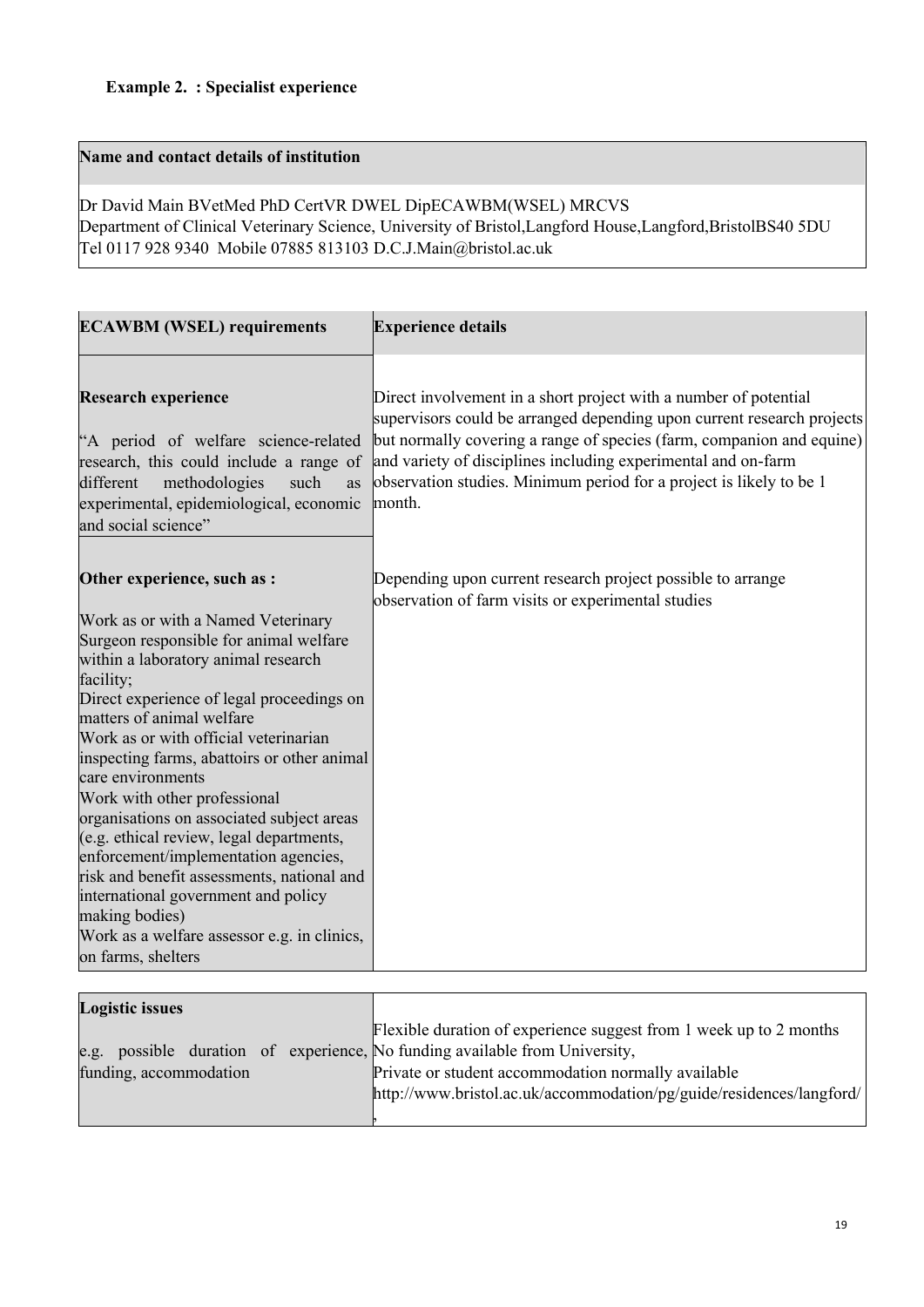# **Annex X – written case exposure template**

| Case number: |              | <b>Date</b>   |
|--------------|--------------|---------------|
|              | Species      |               |
|              | Topic        |               |
|              | History      |               |
| Gene         | /description | Max 100 words |
| ral          |              |               |
| infor        |              |               |
| mati         |              |               |
| on           |              |               |
|              |              |               |
|              |              |               |

| <b>AWSEL</b> | Welfare issues<br>description: | Max 150 words |  |  |  |  |  |  |  |
|--------------|--------------------------------|---------------|--|--|--|--|--|--|--|
|              | Main issues perceived:         |               |  |  |  |  |  |  |  |
|              | Welfare science                | Max 50 words  |  |  |  |  |  |  |  |
| analysis     | Ethics                         | Max 50 words  |  |  |  |  |  |  |  |
|              | Law                            | Max 50 words  |  |  |  |  |  |  |  |

| <b>Discussion</b> | Key points<br>discussion: | Max 50 words |
|-------------------|---------------------------|--------------|
|                   |                           |              |

| Comments/ | Max 50 words |
|-----------|--------------|
| Knowledge |              |
| gained:   |              |

# **References /URL:**

| ി  |  |  |  |  |  |  |  |
|----|--|--|--|--|--|--|--|
| 3. |  |  |  |  |  |  |  |